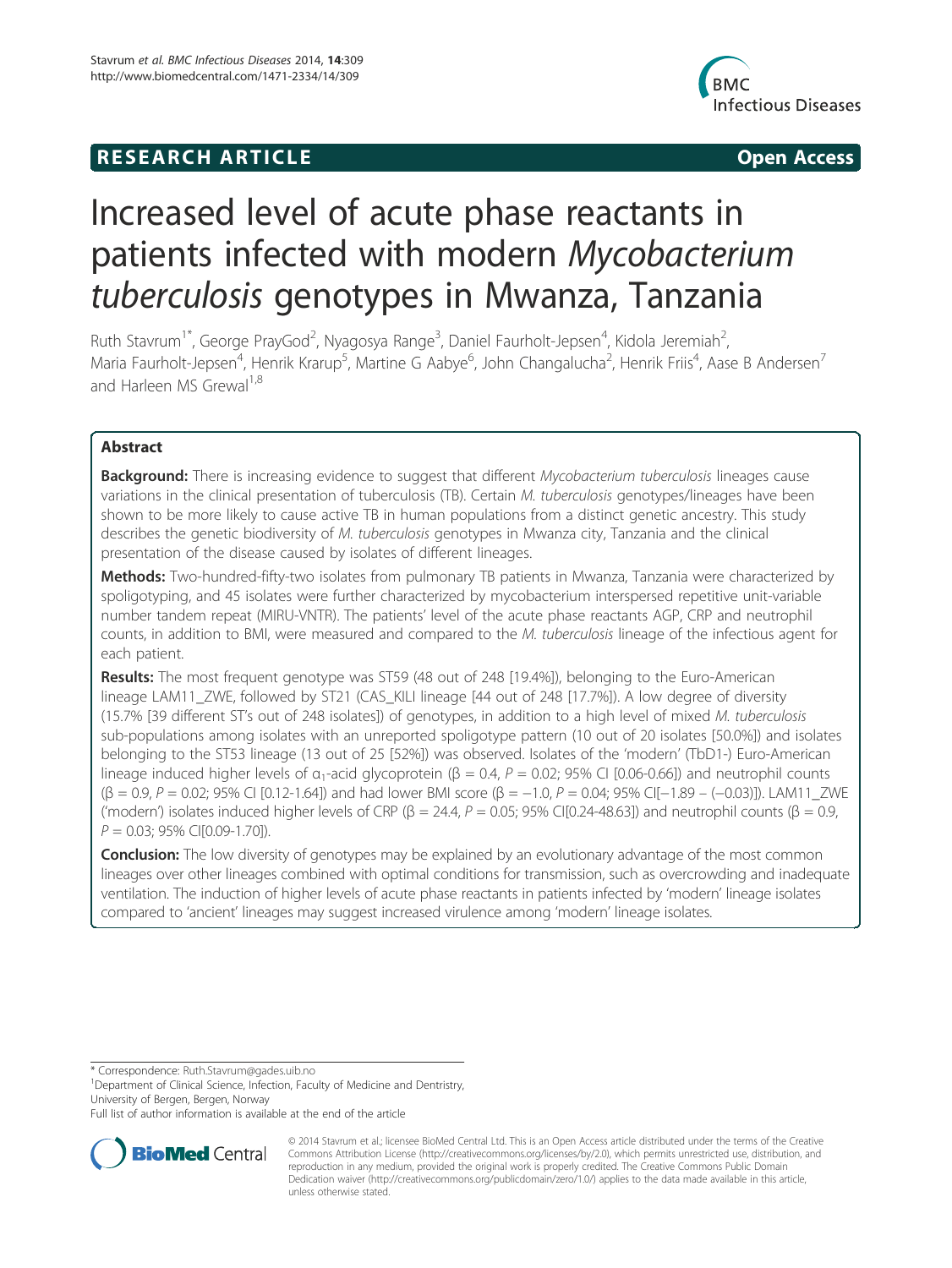## Background

Genotyping of Mycobacterium tuberculosis, the causative agent of TB, may be utilized in order to study TB transmission dynamics, differentiate between possible outbreaks and laboratory cross-contamination, detect mixed infections and to evaluate the effectiveness of a TB control program by differentiating between relapse and re-infection. Although the members of the M. tuberculosis Complex show a high degree of sequence similarity at the genome level [1] the combination of different forms of genotyping such as Single Nucleotide Sequencing (SNP) and Large Sequence Polymorphisms (LSP) have shown that some lineages are associated with increased transmissibility, whereas others induce stronger host inflammatory responses [2]. The pathogenicity of an organism is determined by the organism's virulence factors, which is described as the severity of disease caused by that organism, or the pathogens infectivity. Certain genotypes/lineages of M. tuberculosis are more likely to cause active TB in human populations from a distinct genetic ancestry [3,4] suggesting an adaptation by the pathogen to its human host. One lineage in particular, the W/Beijing lineage, has been studied extensively over many years due to its hypervirulence and increased level of multi-drug resistance. However, a recent study by Hanekom et al. [5] showed that this lineage in fact consists of 7 sub-lineages, where one sub-lineage shows increased resistance to anti-TB drugs, whereas another sub-lineage shows an increased level of transmissibility. This finding shows how differences among the infectious agents may impact their ability to cause infection and disease among their hosts.

TB has been shown to be associated with significant alterations in the levels of many serum proteins [6]. Acute phase reactants are proteins produce in the liver in response to an inflammation. The acute phase reactant C-reactive protein (CRP) is an established marker of acute inflammation [7], whereas the acute phase reactant  $\alpha_1$ -acid glycoprotein (AGP) has previously been associated with active TB [8] and latent TB [9].

Till date, there are no studies describing the distribution and frequency of the different genotypes of M. tuberculosis in Mwanza, Tanzania. As of 2012, the United Republic of Tanzania ranked 16 on the list of the 22 high-tuberculosis (TB) burden countries in the world [10]. Out of 909 cases which were tested in Tanzania for MDR-TB in 2009, 16 (1.8%) had MDR-TB, out of which 11 (68.8%) were new cases and 5 (31.2%) were previously treated patients [11]. If untreated, it has been shown that one smear-positive TB patient can infect up to 15 other people over the course of one year [12,13] highlighting the urgent need for rapid detection and adequate anti-TB treatment. Thus, the primary objective of this study was to genotypically characterize M. tuberculosis isolates collected from sputum smear-positive pulmonary TB patients in the city of Mwanza, using the well-established genotyping methods, spoligotyping and MIRU-VNTR. With the growing evidence that the genetic diversity among the M. tuberculosis genotypes/lineages may be an important factor with regards to clinical presentation, severity of disease and outcome of infection [14,15], the secondary objective included exploring differences in clinical presentation of TB disease and to determine whether any of these differences could be associated with the lineage of the infecting isolates.

#### Methods

#### Patient enrolment

This study was conducted in Mwanza city, in northwestern Tanzania. It is the second largest city in Tanzania. The city occupies the surface area of 1,325 sq kms, and according to 2002 census it had a population of about 500,000 [16]. Patients aged >15 years recruited at the local health facilities and confirmed as sputum culture positive at the Zonal TB Reference Laboratory were included in the study. Pregnant women, patients with terminal illness (from TB or any other serious disease unlikely to survive more than 48 h), non-residents (patients who would not stay in the study area for the entire period of 6 months of anti-TB treatment) and patients not willing to participate were not considered for enrolment. Patients diagnosed as sputum smear positive by microscopy using Ziehl-Neelsen (ZN) staining at the first visit to a diagnostic health facility were referred to any of the four main recruitment health facilities. Those who consented and for whom one or both spot and next day early morning sputum samples were ZN smear microscopy positive were requested to provide an additional early morning sputum specimen. Smear microscopy examination was performed using Auramine O staining and culture using Lowenstein-Jensen (LJ) solid media.

#### Data collection

Following informed consent, information on the participants was collected using structured questionnaires at the first visit before initiation of anti-TB treatment. Venous blood (15 ml) was drawn from each participant for HIV testing, total lymphocyte count and CD4 cell counts. All M. tuberculosis isolates used in this study were collected from sputum smear positive pulmonary TB patients attending three of the major health clinics in Mwanza city from April 2006 –November 2008, according to WHO guidelines.

#### Study sample

A total of 842 patients met the study criteria and were thus, included in this cohort. Information on data collection and laboratory procedures has been described in detail previously [17]. Serum concentrations of the acute phase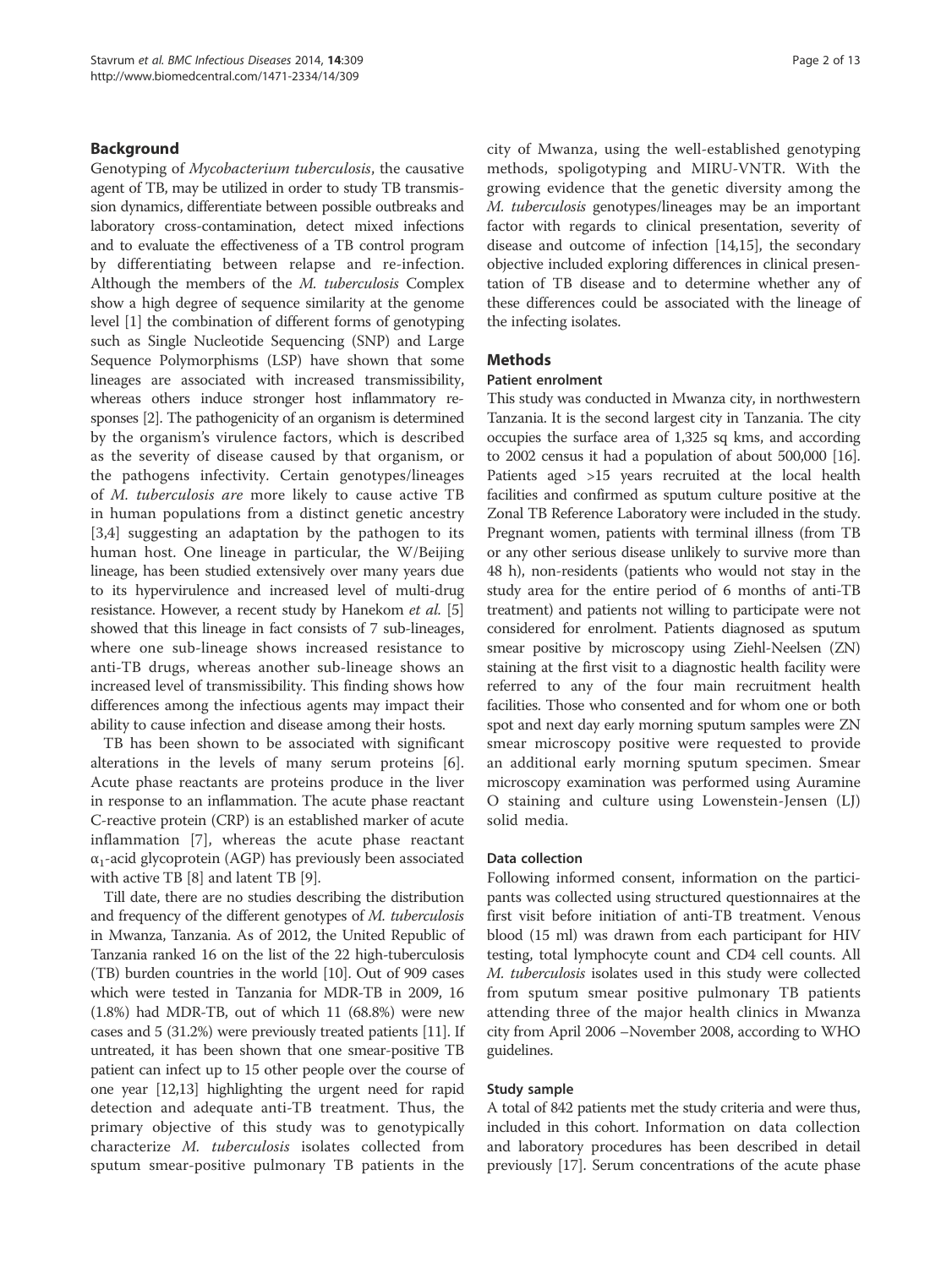reactants, C-reactive protein (CRP) and  $\alpha_1$ -acid glycoprotein (AGP) were determined at the Department of Clinical Biochemistry, Aalborg University Hospital, Denmark. Serum CRP was reported in mg/L and serum AGP in g/L with a lowest detection limit at 10 mg/L and 0.4 g/L, respectively. Serum levels of CRP >10 mg/L and AGP >1.2 g/L were reported as elevated. Weight and height were measured with the participant barefooted and with minimal clothing to the nearest 0.1 kg and 0.1 cm, respectively. The body mass index (BMI) was calculated as weight/height $^2$  [kg/m<sup>2</sup>] [18]. Drug susceptibility testing (DST) was performed at the National Institute for Medical Research Laboratory, Mwanza, Tanzania for the 4 first line drugs isoniazid (H), rifampicin (R), streptomycin (SM) and ethambutol (E) according to the World Health Organization (WHO) recommendations.

#### Ethics statement

Ethical permission was obtained from the Medical Research Coordinating committee of the National Institute for Medical Research (NIMR) in Tanzania, and consultative approval was given by The Danish National Committee on Biomedical Research Ethics. Written and oral information was presented to all eligible participants by the health staff before written informed consent was obtained. Written consent was obtained from parents/legal guardians of any participants under 18 years of age. Counseling prior to HIV-testing was compulsory, and post-test counseling was offered to all who tested HIV-positive. Participants with diagnosed HIV and/or diabetes were referred to the respective clinics for care and management.

#### DNA isolation

Two-hundred-fifty-two M. tuberculosis isolates, which were available for this study, were sub-cultured on Löwenstein Jensen solid media at 37°C for 3–8 weeks and DNA was isolated using a boiling technique, where a 1 μl loop-full of bacterial cells were suspended in 200 μl of TE-buffer (10 mM Tris-Cl, 1 mM EDTA) and heat-killed by incubation at 95°C for 15–20 min [19]. The supernatant containing the DNA was collected by centrifugation at 12 000 rpm for 7 min. If heat extraction yielded DNA of poor quality causing difficulties for genotyping genomic DNA was isolated as previously described by van Embden [20].

# Spoligotyping

Spoligotyping was performed on genomic DNA by using the standard method as previously described [21]. Based on their spoligotype pattern, the isolates were assigned to families based on previously described criteria [22,23].

#### MIRU-VNTR

Certain spoligotypes are more prone to be the product of admixing, thus creating a false spoligotype pattern [24]. A previous study conducted in South Africa [25] showed that 54% of isolates identified, by spoligotyping as belonging to the ST53 genotype, were comprised of mixed M. tuberculosis sub-populations. Thus, isolates belonging to the ST53 and ST451 (H37Rv) genotypes in addition to isolates with a previously unreported spoligopattern (according to the SITVIT database; http://www.pasteurguadeloupe.fr:8081/SITVIT\_ONLINE/), were chosen for MIRU-VNTR genotyping by amplification of 24 loci as described by Supply *et al.* [26] in order to rule out wrongful characterization due to mixed infections. Amplification was performed in a total volume of 20 μl containing 1 μl DNA, 0.04 to 0.4 μM of all 24 primer sets, and HotStart Taq Plus polymerase Master Mix (Qiagen). All reaction mixtures were subjected to 95°C for 5 min; 30 cycles of 30 s at 94°C, 1 min at 55°C, and 1.5 min at 72°C; and 7 min at 72°C. Analysis of the genotyping results was performed by multiplex PCR with a LIZ-1200 size standard (PE Applied Biosystems) for sizing of the PCR products. The PCR fragments were analyzed with a capillary-based electrophoresis sequencer (ABI 3730), and sizing of the various VNTR alleles was done with the Gene Mapper v/4.1 (PE Applied Biosystems). The number of repeats present at each locus was determined, and alleles were assigned numerical values accordingly.

Isolates with 100% identical MIRU-VNTR genotypes were defined as belonging to the same cluster.

#### Statistical analyses

In exploratory analysis, linear and logistic regression models were used to test the association of M. tuberculosis lineages (Tables 1 and 2) with various background and clinical parameters. The models were adjusted for age, sex and HIV. Serum AGP was analyzed stratified by HIV status due to interactions  $(p < 0.05)$  between HIV and lineage groups with respect to AGP as a response. The data were assessed in three steps; comparing modern (TbD1-) against ancient (TbD1+) lineages, comparing EAI and Euro-American (Gagneux), respectively, against Indo-Oceanic (ancient), as well as comparing the most common modern spoligotypes, CAS\_KILI and LAM11\_ZWE, against the most common ancient spoligotype, EAI5. The models were compiled in Stata 12 (StataCorp LP, Texas).

# Results

#### Spoligotyping

Out of 252 isolates characterized by spoligotyping, 4 isolates gave a blank result whereas 248 isolates produced a spoligopattern. Background characteristics for the 248 isolates included in this study are presented in Table 1.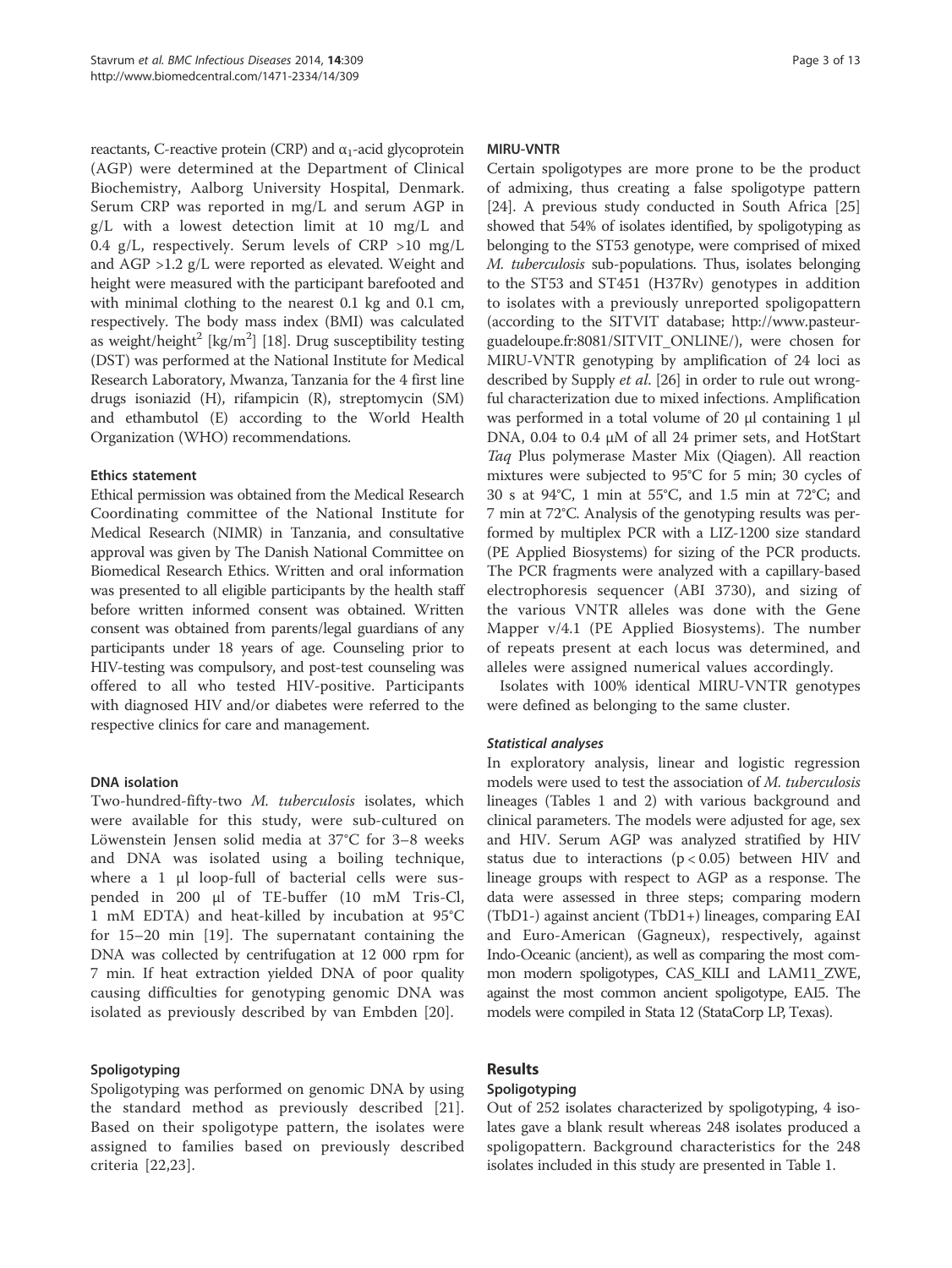| Table 1 Background characteristics of 248 patients |  |  |
|----------------------------------------------------|--|--|
| included in this study                             |  |  |

| <b>Variables</b>          | No. of patients $(n = 248)$ |
|---------------------------|-----------------------------|
| Age range (mean)          | 15-81 (52)                  |
| Gender                    |                             |
| Male                      | 150                         |
| Female                    | 98                          |
| <b>Diabetes</b>           |                             |
| Yes                       | 6                           |
| <b>No</b>                 | 241                         |
| <b>Unknown</b>            | 1                           |
| HIV                       |                             |
| <b>Positive</b>           | 95                          |
| <b>Negative</b>           | 153                         |
| <b>Previously treated</b> |                             |
| Yes                       | 20                          |
| <b>No</b>                 | 225                         |
| <b>Unknown</b>            | 3                           |
| <b>TB-contact</b>         |                             |
| Yes                       | $77\,$                      |
| <b>No</b>                 | 170                         |
| Unknown                   | $\mathbf{1}$                |
| Smoking                   |                             |
| Yes                       | 53                          |
| <b>No</b>                 | 195                         |
| <b>BCG</b> scar           |                             |
| Yes                       | 201                         |
| No                        | 46                          |
| <b>Unknown</b>            | 1                           |

Out of these 248 isolates, 228 were assigned to 29 previously described shared-types [STs] [23] belonging to 4 previously defined lineages [23]. The Euro-American lineage (comprising the lineages as defined by Brudey [23] was the most common M. tuberculosis lineage. Out of 135 Euro-American lineage isolates, 125 isolates were assigned to 21 different STs (Table 2). The most frequent genotype was ST59 ( $n = 48$  [19.4%]), belonging to the Euro-American lineage LAM11\_ZWE, followed by ST21 (CAS\_KILI lineage) comprising n = 44 out of 248 (17.7%) isolates (Table 2). Out of the 248 isolates which were subjected to spoligotyping,  $n = 20$  (8.1%) isolates did not match with any of the previously described spoligo patterns [23] and thus, were not assigned to any of the previously defined STs (Table 2). The 20 isolates with previously un-described octal codes were assigned to lineages according to the web-based algorithm SPOTCLUST [27]. Out of 20 new isolates, 10 belonged to the Indo-Oceanic (CAS; n = 7 [35.0%], EAI2; n = 1 [5.0%], EAI4; n = 1

[5.0%], and EAI5;  $n = 1$  [5.0%]) lineage and  $n = 10$  isolates belonged to the Euro-American (T1;  $n = 6$  [30%], F33; n = 2 [10.0%], LAM8; n = 1 [5.0%], and H1; n = 1 [5.0%]) lineage (Table 2). The spoligopattern and octal code for these 20 newly described isolates are given in Table 3.

## MIRU-VNTR

Fifty-one isolates; 25 belonging to the ST53 genotype, and 20 isolates with previously unassigned spoligotypes were subjected to analysis by MIRU-VNTR for the purpose of identifying mixed Mycobacterium infections. Furthermore, as H37Rv is a laboratory strain, the presence of 6 isolates belonging to the ST451 (H37Rv) lineage was considered a laboratory contamination. This was confirmed by MIRU-VNTR. Out of the 45 ST53 and unreported spoligotypes analyzed by MIRU-VNTR, 22 samples consisted of a single M. tuberculosis subpopulation (Table 4), whereas 10 out of the 20 (50%) unassigned isolates and 13 out of 25 (52%) ST53 genotypes were of mixed Mycobacterium sub-populations (i.e. harbored ≥2 alleles for ≥2 loci). The 24-loci MIRU-VNTR code for the 12 ST53 isolates and the 10 unassigned isolates, which were of a single sub-population, are provided in Table 4. Six isolates (samples 58 and 228; 38 and 46, and 94 and 242) formed 3 clusters (100% identical MIRU-VNTR code), comprising two isolates each (Table 4). There was no correlation between the occurrence of mixed infections and gender (odds ratio [OR], 0.55; 95% confidence interval [CI], 0.12-2.45;  $P = 0.29$ ), HIV-status (OR, 0.77; 95% CI, 0.19-3.04,  $P = 0.45$ ), or having a previous history of TB-infection (OR, 0.45; 95% CI, 0.15-7.24,  $P = 0.48$ ).

#### hsp65 sequencing

Four isolates which did not produce a spoligo pattern, were subjected to sequencing of the  $hsp65$  gene and compared to the NCBI database (BLASTN). One of the isolates showed a 100% match with the Mycobacterium fortuitum lineage, whereas the other 3 isolates matched 100% with the M. tuberculosis complex.

#### Drug susceptibility testing (DST)

Out of the 248 isolates with a valid spoligotyping result DST was performed on 244 isolates. The DST showed that 231 isolates (94.7%) were sensitive to all four first-line anti-TB drugs, 13 were found to be resistant to any of the 4 first-line drugs (H:  $n = 7$ , SM:  $n = 2$ , H/SM:  $n = 2$ , H/SM/E:  $n = 1$ , H/E:  $n = 1$ ), including 1 multi-drug resistant isolate (resistant to both rifampicin and isoniazid in addition to streptomycin and etambuthol). Nine of the 13 resistant isolates belonged the Euro American lineage (LAM11\_ZWE  $[n = 4]$ , T3  $[n = 2]$ , H1,  $[n = 1]$ , LAM9  $[n = 1]$ , and H37Rv  $[n = 1]$ . Four isolates belonged to the East African (CAS\_KILI  $[n = 4]$ ) lineage.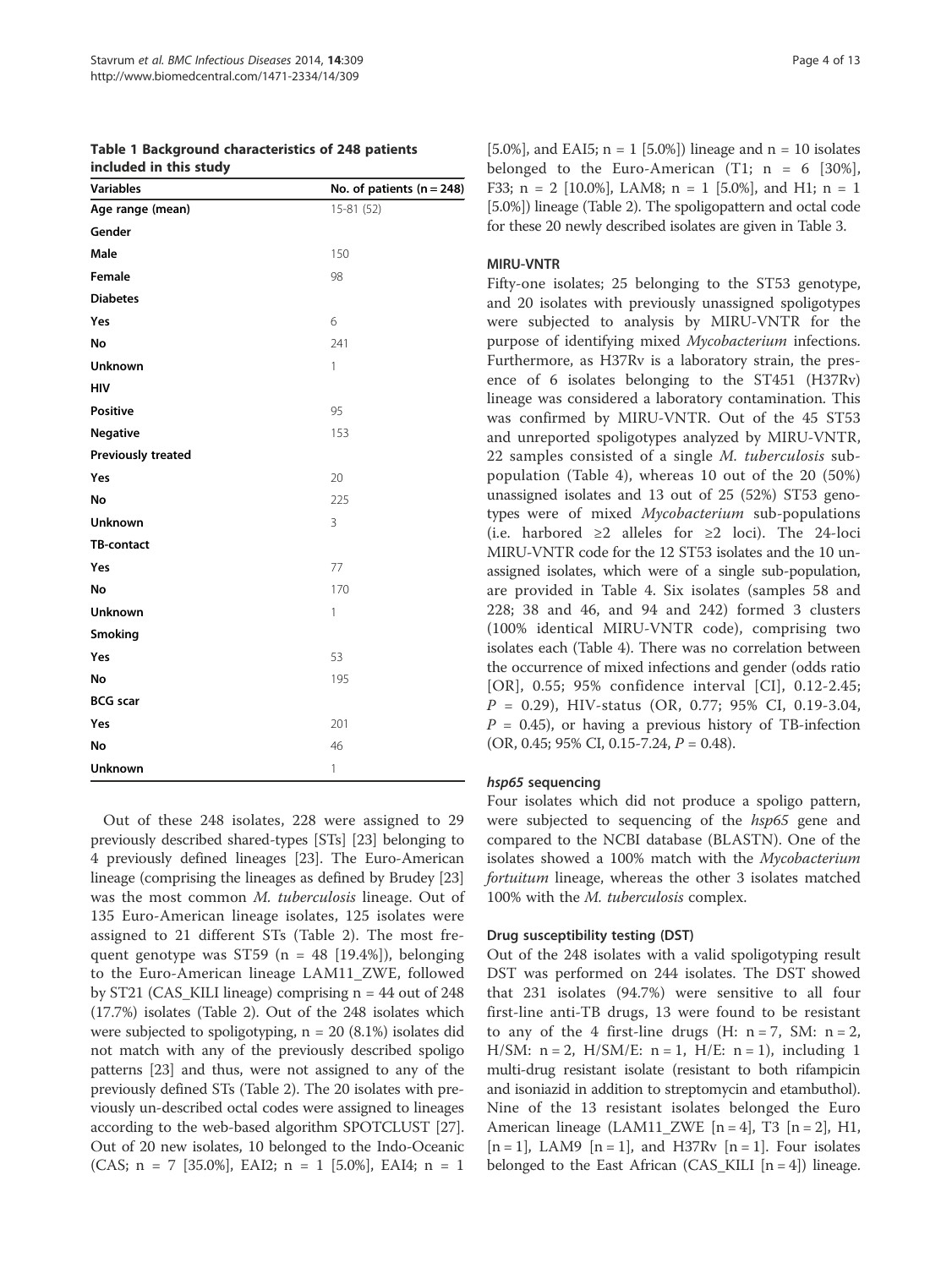| Gagneux<br>lineage                                         | <b>Brudey</b><br>lineage | Shared-<br>type  | <b>District</b>                  |                                                |                                             | Sex                       |                       |                | <b>TB history</b> |                         |                                 | <b>Previous TB treatment</b> |                     |                      | HIV-<br>infected    |  |
|------------------------------------------------------------|--------------------------|------------------|----------------------------------|------------------------------------------------|---------------------------------------------|---------------------------|-----------------------|----------------|-------------------|-------------------------|---------------------------------|------------------------------|---------------------|----------------------|---------------------|--|
|                                                            |                          |                  | <b>Buzuruga</b><br>$HC (n = 93)$ | Sekou Toure regional<br>Hospital ( $n = 104$ ) | <b>Bugando medical</b><br>centre $(n = 51)$ | Female Male<br>$(n = 98)$ | $(n = 150)$ $(n = 3)$ | Unknown New    | $(n = 233)$       | $(n = 12)$              | Relapse Unknown No<br>$(n = 3)$ | $(n = 225)$                  | Yes<br>(20)         | No<br>$(153)$ $(95)$ | Yes                 |  |
| East African-<br>Indian<br>East Asian<br>Euro-<br>American | CAS                      | Unassigned 2     |                                  | $\overline{2}$                                 | $\mathbf{3}$                                | $\overline{2}$            | 5                     |                | 6                 | $\mathbb O$             | $\mathsf{O}\xspace$             | $7\overline{ }$              | $\mathsf{O}\xspace$ | $\overline{4}$       | $\mathbf{3}$        |  |
|                                                            | CAS_KILI                 | ST21             | 17                               | 16                                             | 11                                          | 18                        | 26                    | $\mathbf 0$    | 42                | $\overline{2}$          | $\mathbf 0$                     | 40                           | $\overline{4}$      | 25                   | 19                  |  |
|                                                            | CAS1_DELHI               | ST <sub>26</sub> | $\overline{4}$                   | $\,8\,$                                        | 3                                           | 4                         | 11                    | $\mathbf 0$    | 15                | $\mathbf 0$             | $\mathbf 0$                     | 15                           | $\mathbb O$         | 10                   | 5                   |  |
|                                                            | CAS2                     | ST288            | $\overline{2}$                   | $\mathbf 0$                                    | $\mathsf{O}\xspace$                         | 1                         | $\mathbf{1}$          | $\mathbf 0$    | $\overline{2}$    | $\mathbf 0$             | $\mathbf 0$                     | $\overline{2}$               | $\mathbb O$         | $\overline{2}$       | $\mathbb O$         |  |
|                                                            | <b>BEIJING</b>           | ST <sub>1</sub>  | $\mathbf 0$                      | $\mathbf{1}$                                   | 2                                           | 2                         | $\mathbf{1}$          | 0              | 3                 | $\mathbf 0$             | $\mathbf 0$                     | $\overline{2}$               | $\mathbf{1}$        | $\overline{2}$       |                     |  |
| F33<br>H1<br>H3<br>T1<br>T <sub>2</sub><br>T <sub>3</sub>  |                          | Unassigned 2     |                                  | $\mathbf 0$                                    | $\mathbb O$                                 | 2                         | $\mathbf 0$           | $\mathbf 0$    | $\overline{2}$    | $\mathbf 0$             | $\mathbf 0$                     | $\overline{2}$               | $\mathbb O$         | $\overline{2}$       | $\mathbb O$         |  |
|                                                            |                          | Unassigned 0     |                                  |                                                | $\mathbb O$                                 | 0                         | $\overline{1}$        | $\mathbf 0$    | $\overline{1}$    | $\mathbf 0$             | $\mathbf 0$                     | $\mathbf{1}$                 | $\mathsf{O}\xspace$ | $\overline{1}$       | $\mathsf{O}\xspace$ |  |
|                                                            |                          | ST218            | $\overline{4}$                   | 3                                              | $\circ$                                     | 4                         | 3                     | $\mathbf 0$    | $\overline{7}$    | $\mathbf 0$             | $\mathbf 0$                     | 5                            | $\overline{2}$      | 5                    | $\overline{2}$      |  |
|                                                            |                          | <b>ST50</b>      | $\overline{1}$                   | $\overline{2}$                                 | 1                                           | 3                         | $\mathbf{1}$          | $\mathbf 0$    | $\overline{4}$    | $\mathbf 0$             | $\mathbf 0$                     | $\overline{4}$               | $\mathbb O$         | $\overline{2}$       | $\overline{2}$      |  |
|                                                            | H37Rv                    | ST451            | $\overline{2}$                   | $\mathbf{1}$                                   | $\mathsf 3$                                 | 3                         | $\overline{3}$        | $\mathbf 0$    | 6                 | $\mathbf 0$             | $\overline{1}$                  | 5                            | $\mathbb O$         | $\mathsf 3$          | 3                   |  |
|                                                            | LAM1                     | ST20             | $\mathbf 0$                      |                                                | $\mathsf{O}\xspace$                         | 0                         | $\overline{1}$        | $\overline{0}$ | $\mathbf{1}$      | $\mathbf 0$             | $\mathbf 0$                     | $\mathbf{1}$                 | $\mathbf 0$         | $\overline{1}$       | $\mathbf 0$         |  |
|                                                            | LAM10_CAM ST61           |                  | $\mathbf 0$                      |                                                | 1                                           | 1                         | $\overline{1}$        | $\mathbf 0$    | $\overline{2}$    | $\mathbf 0$             | $\mathbf 0$                     | $\mathbf{1}$                 | $\mathbf{1}$        | $\mathbb O$          | $\overline{2}$      |  |
|                                                            | LAM11_ZWE ST1607         |                  | $\mathbf 0$                      |                                                | $\mathbf 0$                                 | 1                         | $\mathbf 0$           | $\overline{0}$ | $\mathbf{1}$      | $\mathbf 0$             | $\overline{0}$                  | $\mathbf{1}$                 | $\mathbf 0$         | $\mathbf{1}$         | $\mathbf 0$         |  |
|                                                            |                          | ST1873           | $\overline{1}$                   | $\mathbf 0$                                    | 1                                           | 1                         | $\mathbf{1}$          | $\mathbf 0$    | $\overline{2}$    | $\mathbf 0$             | $\mathbf 0$                     | $\overline{2}$               | $\mathbf 0$         | $\mathbf{1}$         | $\mathbf{1}$        |  |
|                                                            |                          | ST59             | 21                               | 19                                             | 8                                           | 25                        | 23                    | $\mathbf 0$    | 45                | $\overline{3}$          | $\mathbf{1}$                    | 44                           | 3                   | 32                   | 16                  |  |
|                                                            | LAM4                     | ST811            | $\overline{1}$                   | $\mathbf 0$                                    | 1                                           | $\mathbf{1}$              | $\overline{1}$        | $\mathbf 0$    | $\overline{2}$    | $\mathbf 0$             | $\mathbf 0$                     | $\overline{2}$               | $\mathbb O$         | $\overline{1}$       | $\mathbf{1}$        |  |
|                                                            | LAM8                     | Unassigned 1     |                                  | $\mathbf 0$                                    | 0                                           | 0                         | 1                     | $\mathbf 0$    | $\mathbf{1}$      | $\mathbf 0$             | $\mathbf 0$                     | $\mathbf{1}$                 | $\mathbb O$         | $\mathbb O$          |                     |  |
|                                                            | LAM9                     | ST42             | $\overline{2}$                   | $\overline{4}$                                 | $\circ$                                     | 2                         | $\overline{4}$        | $\mathbf 0$    | 6                 | $\mathbf 0$             | $\mathbf 0$                     | 5                            | $\mathbf{1}$        | $\overline{a}$       | $\overline{2}$      |  |
|                                                            |                          | Unassigned 3     |                                  | 3                                              | $\circ$                                     | 1                         | 5                     | $\mathbf{0}$   | 6                 | $\mathbf 0$             | $\mathbf 0$                     | 6                            | $\mathbf 0$         | 5                    | $\mathbf{1}$        |  |
|                                                            |                          | ST102            | $\overline{2}$                   |                                                | 0                                           | $\mathsf{O}\xspace$       | 3                     | $\mathbf 0$    | 3                 | $\mathbf 0$             | $\mathbf 0$                     | 3                            | $\mathbb O$         | $\overline{2}$       | $\mathbf{1}$        |  |
|                                                            |                          | ST1122           | $\mathbf 0$                      |                                                | $\circ$                                     | 0                         | $\mathbf{1}$          | $\overline{0}$ | 0                 | $\overline{1}$          | $\mathbf 0$                     | $\mathbf 0$                  | $\mathbf{1}$        | $\circ$              |                     |  |
|                                                            |                          | ST373            | $\mathbf 0$                      | $\overline{2}$                                 | $\circ$                                     | $\mathsf{O}\xspace$       | $\overline{2}$        | $\mathbf 0$    | $\overline{2}$    | $\mathbf 0$             | $\mathbf 0$                     | $\mathbf{1}$                 | $\overline{1}$      | $\circ$              | $\overline{2}$      |  |
|                                                            |                          | ST53             | $\overline{7}$                   | 13                                             | 5                                           | 7                         | 18                    |                | 21                | $\overline{\mathbf{3}}$ | $\overline{1}$                  | 21                           | 3                   | 14                   | 11                  |  |
|                                                            |                          | ST612            | $\mathbb O$                      |                                                | $\mathbb O$                                 | 1                         | $\mathbb O$           | $\mathbf 0$    | $\mathbf{1}$      | $\mathbf 0$             | $\mathbf 0$                     | $\mathbf{1}$                 | $\mathbb O$         | $\mathbf{1}$         | $\mathbb O$         |  |
|                                                            |                          | ST135            | $\mathbf 0$                      |                                                | 1                                           |                           | $\mathbf{1}$          | $\mathbf{0}$   | $\overline{2}$    | $\mathbf 0$             | $\mathbf 0$                     | $\overline{2}$               | $\mathbb O$         | $\mathbf{1}$         |                     |  |
|                                                            |                          | ST420            | $\overline{2}$                   | $\mathbf 0$                                    | $\overline{2}$                              |                           | 3                     | $\mathbf 0$    | 3                 | $\mathbf{1}$            | $\mathbf 0$                     | $\overline{4}$               | $\mathbb O$         | $\overline{a}$       | $\mathbb O$         |  |
|                                                            |                          | ST52             | $\mathbf 0$                      | $\mathbf 0$                                    |                                             | 0                         | $\overline{1}$        | $\overline{0}$ | $\mathbf{1}$      | $\mathbf 0$             | $\mathbf 0$                     | $\mathbf{1}$                 | $\mathbb O$         | $\circ$              | $\mathbf{1}$        |  |
|                                                            |                          | ST37             | $\overline{1}$                   | 3                                              | 0                                           | 1                         | 3                     |                | 3                 | $\mathbf 0$             | 0                               | $\overline{4}$               | 0                   | 4                    | 0                   |  |
|                                                            | T3_ETH                   | ST149            | $\mathbf 0$                      | $\overline{2}$                                 | $\mathsf{O}\xspace$                         | 2                         | $\mathbf 0$           | $\mathbf 0$    | $\overline{2}$    | $\mathbf 0$             | $\mathbf 0$                     | $\sqrt{2}$                   | $\mathbb O$         | $\circ$              | $\sqrt{2}$          |  |
|                                                            | $\cup$                   | ST1570           | $\mathbf 0$                      | $\mathbf{0}$                                   | -1                                          | 1                         | $\mathbf 0$           | $\overline{0}$ | $\mathbf 0$       | $\overline{1}$          | $\overline{0}$                  | $\mathbf 0$                  | $\overline{1}$      | $\mathbf 0$          | $\overline{1}$      |  |
|                                                            |                          |                  |                                  |                                                |                                             |                           |                       |                |                   |                         |                                 |                              |                     |                      |                     |  |

# Table 2 Overview of circulating lineages/genotypes in Mwanza, Tanzania and background characteristics of the infected patients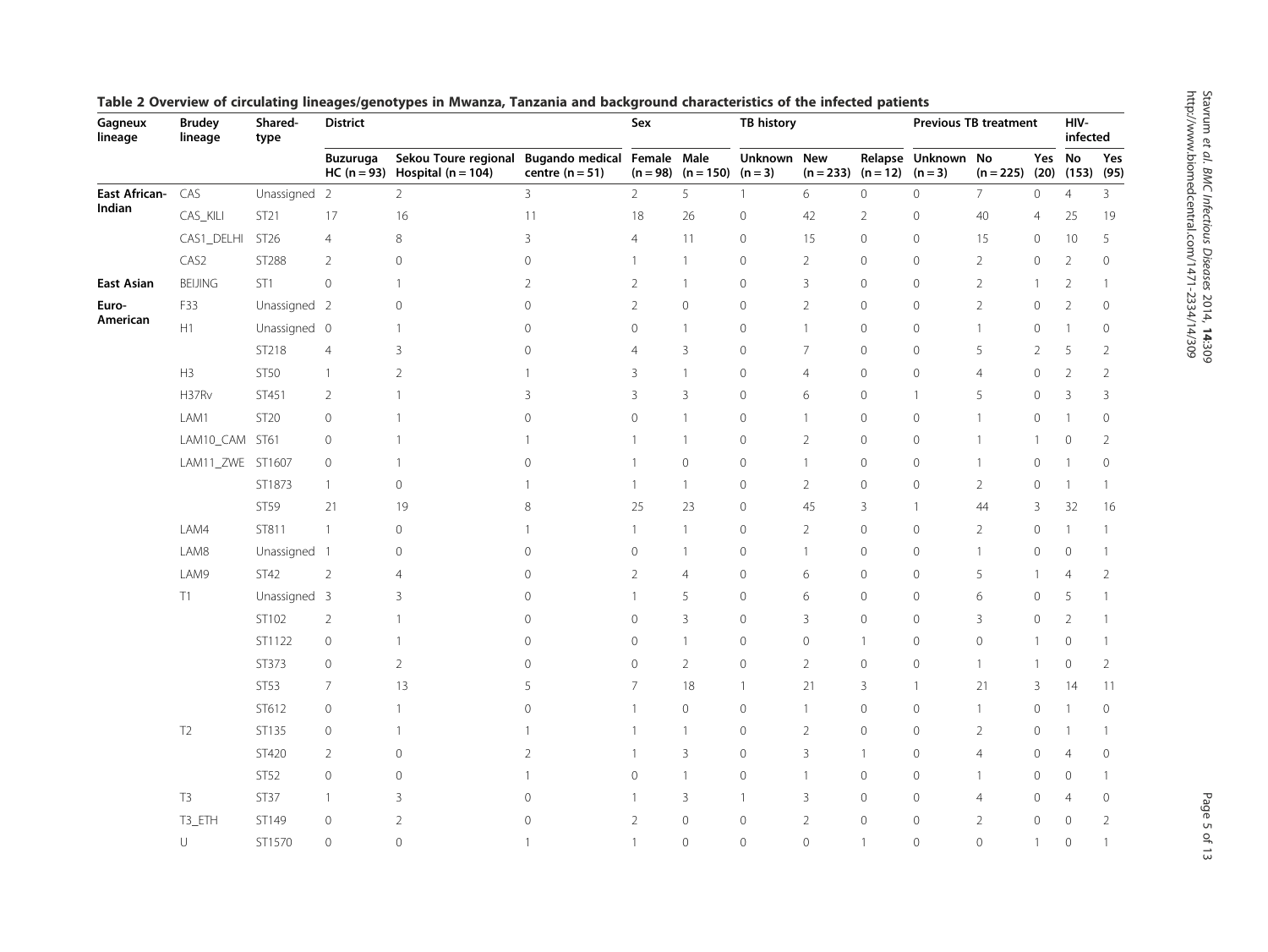| Gagneux<br>lineage       | <b>Brudey</b><br>lineage | Shared-<br>type | <b>District</b>           |                                                |                                             | Sex      |                                          | <b>TB history</b> |                    |                      | <b>Previous TB treatment</b> |             |          | HIV-<br>infected     |             |
|--------------------------|--------------------------|-----------------|---------------------------|------------------------------------------------|---------------------------------------------|----------|------------------------------------------|-------------------|--------------------|----------------------|------------------------------|-------------|----------|----------------------|-------------|
|                          |                          |                 | Buzuruga<br>$HC (n = 93)$ | Sekou Toure regional<br>Hospital ( $n = 104$ ) | <b>Bugando medical</b><br>centre $(n = 51)$ | Female   | Male<br>$(n = 98)$ $(n = 150)$ $(n = 3)$ | Unknown           | New<br>$(n = 233)$ | $(n = 12)$ $(n = 3)$ | Relapse Unknown No           | $(n = 225)$ | Yes      | No<br>$(20)$ $(153)$ | Yes<br>(95) |
| <b>Indo-Oceanic EAI2</b> |                          | Unassigned      |                           | 0                                              | $\mathbf{0}$                                |          |                                          | 0                 |                    |                      | 0                            |             | 0        | $\circ$              |             |
|                          | EAI4                     | Unassigned 0    |                           |                                                | $\Omega$                                    |          |                                          | $\Omega$          |                    |                      | $\mathbf{0}$                 |             | $\Omega$ |                      |             |
|                          | EAI5                     | Unassigned      |                           | 0                                              | $\Omega$                                    | $\Omega$ |                                          | 0                 |                    |                      | $\circ$                      |             | 0        |                      | $\Omega$    |
|                          |                          | ST126           | 12                        | 11                                             | 6                                           | 6        | 23                                       | 0                 | 29                 | $\Omega$             | $\mathbf{0}$                 | 28          |          | 17                   | 12          |
|                          |                          | ST1369          |                           |                                                | $\Omega$                                    |          |                                          | $\Omega$          | ∠                  |                      | $\mathbf{0}$                 |             | 0        |                      | $\Omega$    |
|                          |                          | ST924           |                           | 0                                              | $\Omega$                                    |          | $\Omega$                                 | $\Omega$          |                    | $\Omega$             | $\Omega$                     |             | $\Omega$ |                      |             |
|                          | EAI5 or EAI3             | ST8             |                           | 4                                              |                                             | 4        | Β                                        | $\Omega$          | 6                  |                      | $\Omega$                     | 6           |          | 4                    |             |

Table 2 Overview of circulating lineages/genotypes in Mwanza, Tanzania and background characteristics of the infected patients (Continued)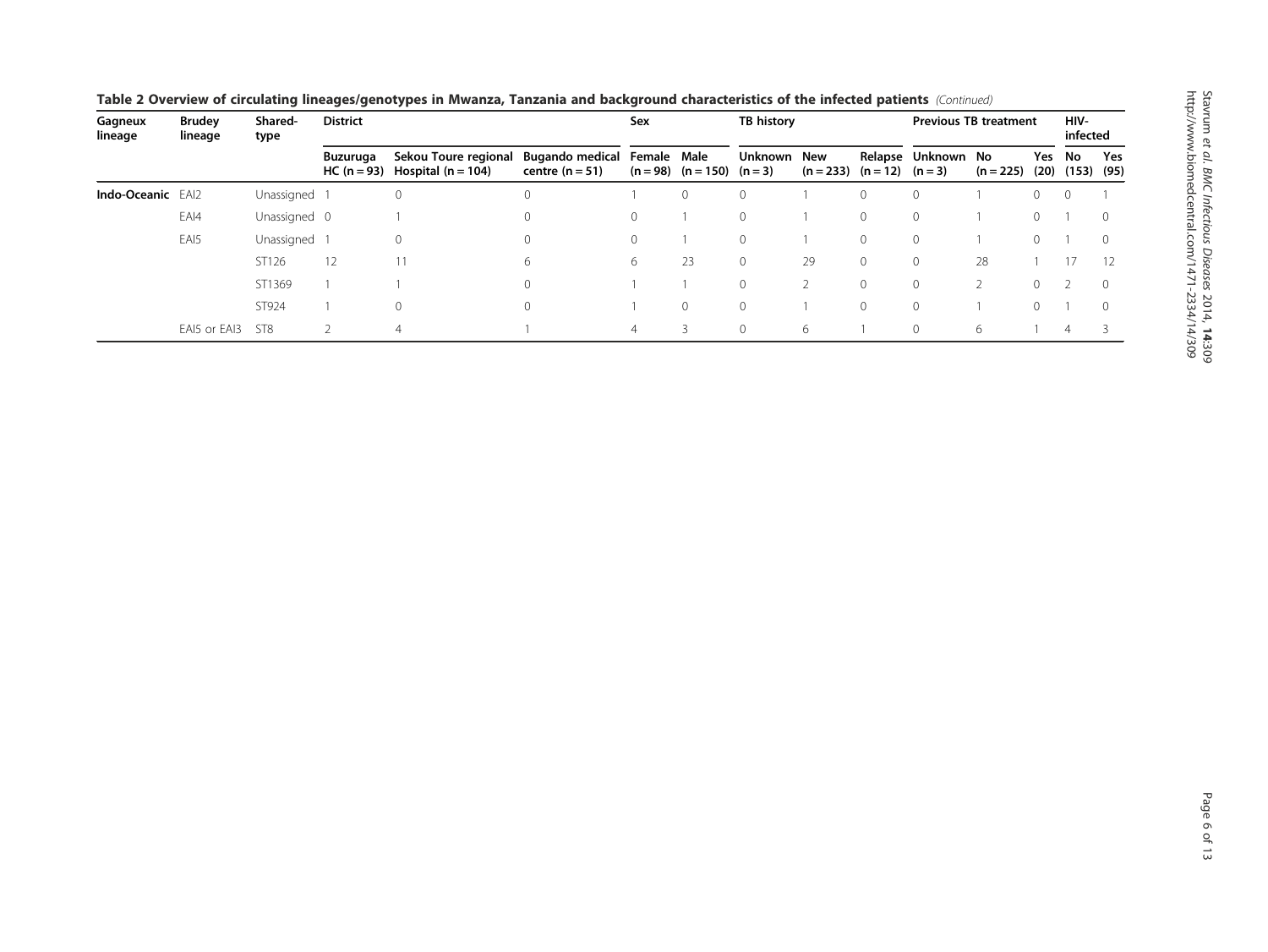| ID  | Octal code      | Brudey lineage <sup>1</sup> | Gagneux lineage <sup>2</sup> | Mwanza urban district         | <b>MIRU-VNTR</b> |
|-----|-----------------|-----------------------------|------------------------------|-------------------------------|------------------|
| 7   | 777777606063771 | F33                         | Euro-American                | Buzuruga HC                   | Mixed            |
| 149 | 777777747763771 | F33                         | Euro-American                | Buzuruga HC                   | Mixed            |
| 120 | 77777744020731  | H1                          | Euro-American                | Sekou Toure regional Hospital | Single           |
| 262 | 777777606061771 | LAM8                        | Euro-American                | Buzuruga HC                   | Mixed            |
| 122 | 747777777760730 | T1                          | Euro-American                | Sekou Toure regional Hospital | Single           |
| 160 | 777615647760771 | T1                          | Euro-American                | Buzuruga HC                   | Mixed            |
| 107 | 777737777760730 | T1                          | Euro-American                | Buzuruga HC                   | Single           |
| 224 | 777747777760771 | T1                          | Euro-American                | Sekou Toure regional Hospital | Single           |
| 183 | 777777477761771 | T1                          | Euro-American                | Buzuruga HC                   | Mixed            |
| 129 | 77777777721771  | T1                          | Euro-American                | Sekou Toure regional Hospital | Mixed            |
| 88  | 703377400001671 | CAS                         | Indo-Oceanic                 | Buzuruga HC                   | Single           |
| 238 | 703377400003771 | CAS                         | Indo-Oceanic                 | Sekou Toure regional Hospital | Single           |
| 26  | 703377740001771 | CAS                         | Indo-Oceanic                 | <b>Bugando Medical Centre</b> | Mixed            |
| 202 | 703377740001771 | CAS                         | Indo-Oceanic                 | Sekou Toure regional Hospital | Mixed            |
| 169 | 703777400003771 | CAS                         | Indo-Oceanic                 | Bugando Medical Centre        | Mixed            |
| 172 | 703777600000171 | CAS                         | Indo-Oceanic                 | Bugando Medical Centre        | Single           |
| 265 | 703777700000771 | CAS                         | Indo-Oceanic                 | Buzuruga HC                   | Mixed            |
| 236 | 777000007413371 | EAI2                        | Indo-Oceanic                 | Buzuruga HC                   | Single           |
| 29  | 777777740003231 | EAI4                        | Indo-Oceanic                 | Sekou Toure regional Hospital | Single           |
| 132 | 777741757413771 | EAI5                        | Indo-Oceanic                 | Buzuruga HC                   | Single           |

Table 3 M. tuberculosis isolates with previously unreported spoligopatterns identified in this study

<sup>1</sup> Lineages defined by Gagneux et al. [23]. <sup>2</sup> Lineages defined by Brudey et al. [22].

The 1 MDR isolates belonged to the EAI5/Euro American lineage.

#### Comparison between groups/lineages

The logistic regression analyses showed that among HIV negative patients levels of AGP was higher (β = 0.3, P = 0.05; 95% CI [0.005 – 0.59]) in patients infected with a 'modern' (TbD1-) M. tuberculosis strain as compared to patients infected with isolates belonging to the 'ancient' (TbD1+) reference group (Table 5, left model).

Patients infected with isolates belonging to the Euro-American lineage ('modern') had lower BMI score (β =  $-1.0$ ,  $P = 0.04$ ; 95% CI  $[-1.89 - (-0.03)]$  in addition to higher levels of AGP (β = 0.4,  $P = 0.02$ ; 95% CI [0.06-0.66]) and neutrophil count (β = 0.9, P = 0.02; 95% CI [0.12-1.64]), as compared to the Indo-Oceanic ('ancient') reference group. Patients infected with isolates belonging to the East-African Indian lineage ('modern') did not respond significantly different from patients infected with isolates belonging to the Indo-Oceanic lineage for any of the variables tested (Table 5, right model).

When comparing the largest family of isolates within each of the lineages defined by Gagneux et al. [22] LAM11\_ZWE ('modern') induced a higher level of CRP  $(β = 24.4, P = 0.05; 95% CI [0.24-48.63])$  and neutrophil count (β = 0.9,  $P = 0.03$ ; 95% CI  $[0.09-1.70]$ ) as compared to patients infected with isolates belonging to the 'ancient' EAI5 family reference group (Table 6). The level of AGP was also elevated among the patients infected with LAM11-ZWE isolates, however, this increase was not statistically significant ( $\beta = 0.4$ ,  $P = 0.06$ ; [-0.01-0.73]), possibly due to a low sample size. Patients infected with isolates belonging to the 'modern' CAS\_KILI did not respond differently from patients infected with isolates belonging to the 'ancient' EAI5 family (Table 6). Adjustment for bacterial load (the number of colonies) did not affect the estimates (data not shown), also we found no associations between being infected with a 'modern' lineage isolate and having diabetes, smoking, TB contact and the presence of a BCG scar.

#### **Discussion**

Few studies [28,29] have reported on the frequency of circulating genotypes in Tanzania as determined by spoligotyping. The current study indicates that 4 M. tuber*culosis* genotypes are responsible for  $\sim$ 55% of all TB cases in Mwanza City, Tanzania.

The genetic biodiversity of *M. tuberculosis* for a particular area can be attributed to, amongst others, geography and demography, and the level of human migration, travels, immigration and trade [28]. In this study, two genotypes, ST21 and ST59, belonging to the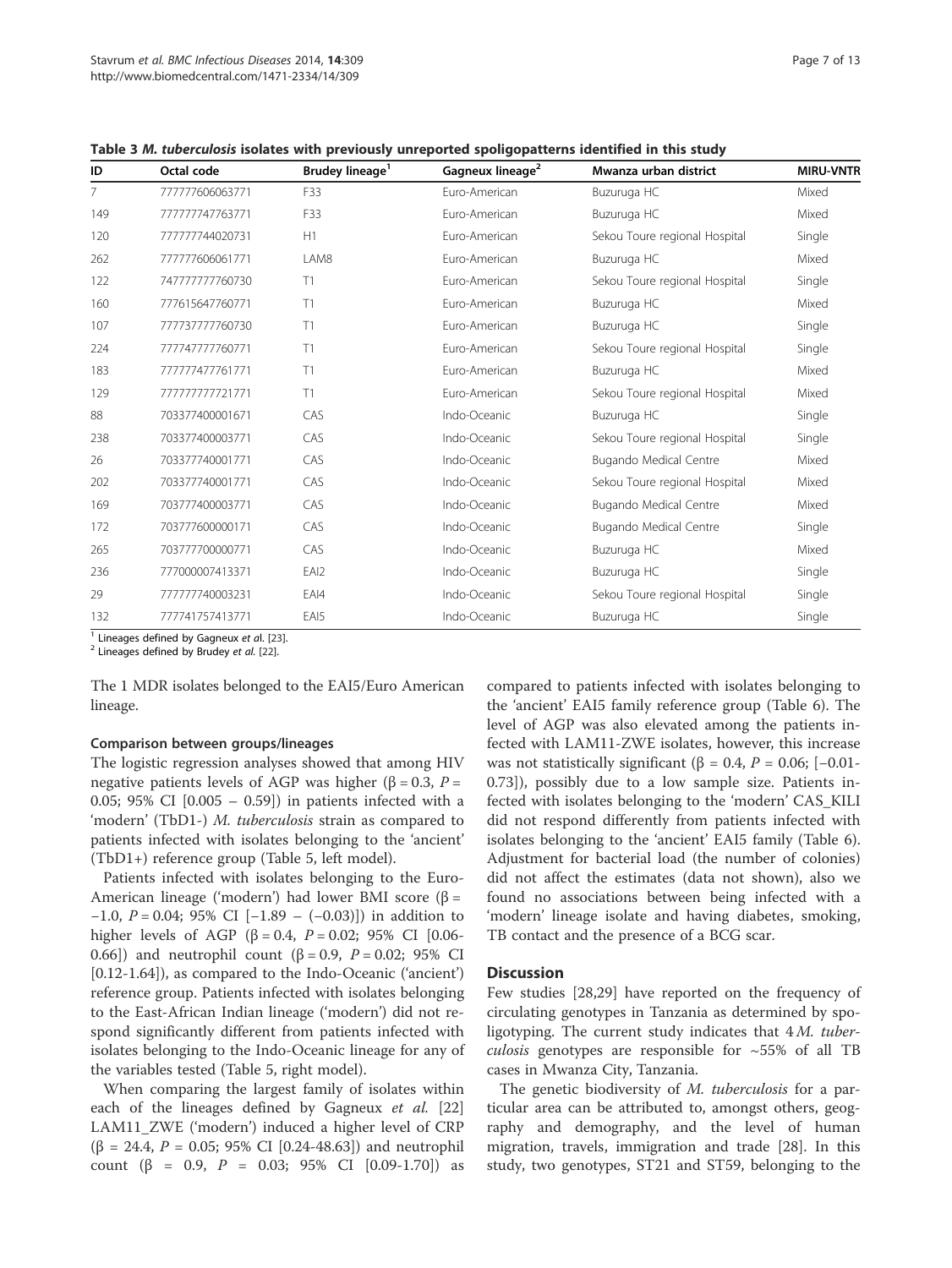|        |             | Mix 1          |                 |                |                | Mix 2                    |                |                | Mix 3          |                    | Mix 4                    |                |  |
|--------|-------------|----------------|-----------------|----------------|----------------|--------------------------|----------------|----------------|----------------|--------------------|--------------------------|----------------|--|
|        |             | 580            | 2996            | 802            | 960            | 1644                     | 3192           | 424            | 577            | 2165               | 3690                     | 4156           |  |
| Sample | Shared-type | MIRU 04        | <b>MIRU 026</b> | MIRU 40        | <b>MIRU 10</b> | <b>MIRU 16</b>           | <b>MIRU 31</b> | <b>VNTR 42</b> | <b>VNTR 43</b> | <b>AVNTR ETR-A</b> | <b>VNTR 52</b>           | <b>VNTR 53</b> |  |
| 21     | <b>ST53</b> | $\overline{2}$ | 5               | $\overline{2}$ | $\mathbf{3}$   | $\overline{4}$           | 3              | $\overline{2}$ | $\overline{4}$ | $\overline{2}$     | 3                        | $\ast$         |  |
| 38     | <b>ST53</b> | $\overline{2}$ |                 | $\overline{2}$ | $\overline{4}$ |                          | $\overline{2}$ |                | 4              | 3                  | 3                        |                |  |
| 46     | <b>ST53</b> | $\overline{2}$ |                 | 2              | $\overline{4}$ |                          | $\overline{2}$ |                | 4              | 3                  | 3                        |                |  |
| 56     | <b>ST53</b> | $\overline{2}$ |                 | $\overline{2}$ | $\overline{4}$ |                          | 3              |                | 4              | 3                  | 3                        |                |  |
| 58     | <b>ST53</b> | $\overline{2}$ |                 | 2              |                |                          | 2              |                | 4              | 3                  | Κ                        |                |  |
| 94     | <b>ST53</b> | $\overline{2}$ | 5               | $\overline{4}$ | 3              |                          | 3              | $\mathfrak{D}$ | $\overline{4}$ | 3                  | Β                        |                |  |
| 136    | <b>ST53</b> | 2              | 5               |                | 3              |                          | 3              | 2              | 4              | 2                  |                          |                |  |
| 166    | <b>ST53</b> | 2              |                 | $\overline{2}$ | $*$            |                          | 3              |                | 4              | 3                  | $\overline{4}$           |                |  |
| 228    | <b>ST53</b> | 2              |                 | 2              | 4              |                          | 2              |                | 4              | 3                  | 3                        |                |  |
| 237    | <b>ST53</b> | $\overline{2}$ |                 | 4              | 5              |                          | 3              | 4              | $\overline{2}$ | 3                  | ζ                        |                |  |
| 242    | <b>ST53</b> | $\overline{2}$ | 5               | 4              | 3              |                          | 3              | 2              | 4              | 3                  | Β                        |                |  |
| 249    | <b>ST53</b> | $\overline{2}$ |                 | 2              | $\overline{4}$ |                          | 3              |                | $\overline{4}$ | 3                  | ζ                        |                |  |
| 29     | Unassigned  | $\overline{2}$ | 2               | 4              | 4              | $\overline{\mathcal{A}}$ | 5              |                | 2              | 9                  | 5                        |                |  |
| 88     | Unassigned  | $\overline{2}$ |                 | $\overline{4}$ | 7              | $\overline{\mathcal{A}}$ | 4              |                | 2              |                    | $\mathfrak{D}$           |                |  |
| 107    | Unassigned  | $\overline{2}$ | 4               | 3              | 3              | 3                        | $\overline{4}$ | $\overline{2}$ | 5              | 4                  | Β                        |                |  |
| 120    | Unassigned  | $\overline{2}$ | 4               | 3              | 3              | 3                        | 4              | $\overline{2}$ | 5              | $\Delta$           | 4                        |                |  |
| 122    | Unassigned  | $\overline{2}$ | 5               | 3              | 3              | 3                        | 3              | $\overline{2}$ | 3              | 3                  | Β                        |                |  |
| 132    | Unassigned  | $\overline{2}$ | 2               | $\mathfrak{D}$ | $\overline{4}$ | 2                        | 5              | 2              | 4              |                    | 2                        |                |  |
| 172    | Unassigned  | $\overline{2}$ | $1\sqrt{7}$     | 4              | $\overline{4}$ | 6                        | 6              | 4              | 2              |                    |                          |                |  |
| 224    | Unassigned  | $\overline{2}$ | 5               | 4              |                | $\mathfrak{D}$           | 3              | 2              | $\overline{4}$ | 3                  | 3                        |                |  |
| 236    | Unassigned  | $\overline{4}$ | $\overline{2}$  | 3              | $\overline{4}$ | 3                        | 4              | $\overline{2}$ | 4              | 9                  |                          |                |  |
| 238    | Unassigned  | $\overline{2}$ |                 | 4              |                | $\Delta$                 | $\overline{4}$ | 4              | $\overline{2}$ | 3                  | $\overline{\phantom{a}}$ |                |  |

Table 4 24-loci MIRU-VNTR codes of isolates belonging to the ST53 genotype and isolates with previously unreported spoligopatterns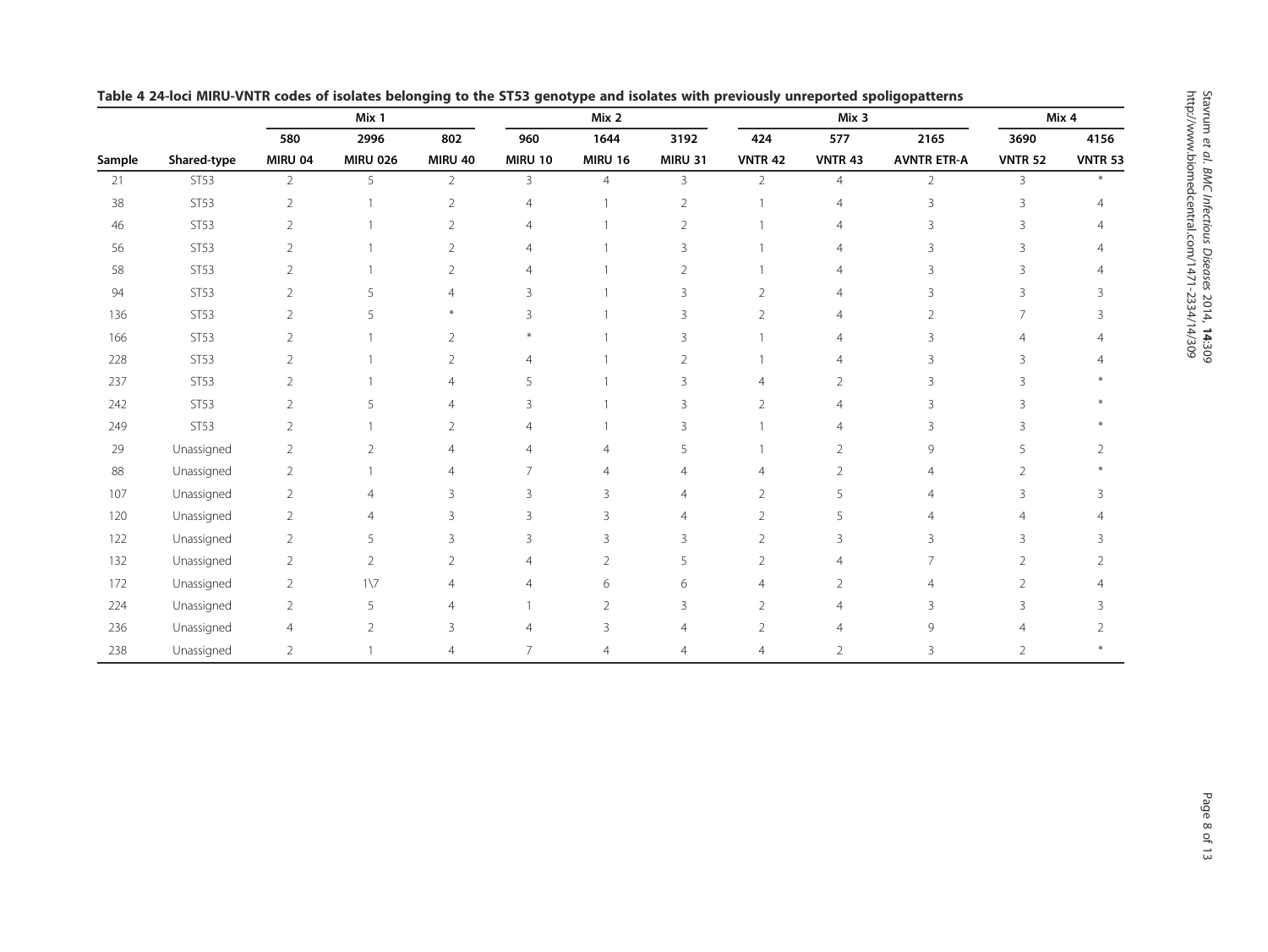|        |                    | Mix 5            |                    |                | Mix 6          |                |                | Mix 7          |                |                | Mix 8          |                |
|--------|--------------------|------------------|--------------------|----------------|----------------|----------------|----------------|----------------|----------------|----------------|----------------|----------------|
|        | 2163b              | 1955             | 4052               | 154            | 2531           | 4348           | 2059           | 2687           | 3007           | 2347           | 2461           | 3171           |
| Sample | <b>VNTR QUB11b</b> | <b>VNTR 1955</b> | <b>VNTR QUB-26</b> | <b>MIRU 02</b> | <b>MIRU 23</b> | <b>MIRU 39</b> | <b>MIRU 20</b> | <b>MIRU 24</b> | <b>MIRU 27</b> | <b>VNTR 46</b> | <b>VNTR 48</b> | <b>VNTR 49</b> |
| 21     | $\overline{4}$     | $\overline{2}$   | $\overline{4}$     | $\overline{2}$ | 5              | $\overline{2}$ | $\overline{2}$ |                | $\mathbf{3}$   | $\overline{4}$ | $\overline{2}$ | 3              |
| 38     | $\overline{2}$     | 3                | 7                  | 2              | 5              | $\overline{2}$ |                |                | 3              |                | $\overline{2}$ | 3              |
| 46     | 2                  | 3                |                    |                | 5              | 2              |                |                | 3              |                | 2              |                |
| 56     | 2                  | 3                |                    | C.             | 5              | $\overline{2}$ | $\overline{2}$ |                | ζ              |                | $\overline{2}$ |                |
| 58     | 2                  | 3                |                    | C.             | 5              | $\overline{2}$ |                |                | 3              | 4              | $\overline{2}$ |                |
| 94     |                    | 2                |                    | $\mathfrak{D}$ | 3              | $\overline{2}$ | $\overline{2}$ |                | 3              | 3              | $\overline{2}$ |                |
| 136    |                    | 2                |                    |                | 5              | $\overline{2}$ | $\overline{2}$ |                | ζ              |                | 3              |                |
| 166    |                    |                  |                    | $\mathfrak{D}$ | 5              | $\overline{2}$ | $\overline{2}$ |                | ζ              |                | 2              |                |
| 228    |                    |                  |                    |                | 5              | 2              |                |                |                |                | 2              |                |
| 237    |                    |                  | ζ                  |                | 5              | 2              | 2              |                |                |                | 2              |                |
| 242    |                    |                  |                    |                | 3              | 2              | 2              |                | 3              | 3              | 2              |                |
| 249    |                    | 3                |                    | $\mathfrak{D}$ | 5              | 2              | 2              |                | 3              |                | 2              |                |
| 29     | 9                  | 6                | 6                  |                | 6              | 3              | 2              | 2              | 3              | 3              |                |                |
| 88     |                    |                  |                    |                | 5              | 3              | $\overline{2}$ |                | ξ              |                | 2              |                |
| 107    | $\overline{2}$     |                  |                    |                | 5              | 2              |                |                |                | $\Delta$       |                | $0\sqrt{3}$    |
| 120    |                    |                  |                    |                |                | $\overline{2}$ | $\overline{2}$ |                |                |                |                |                |
| 122    | $\mathcal{P}$      |                  |                    |                | 5              | $\overline{2}$ |                |                | ζ              | $\overline{2}$ | 2              |                |
| 132    |                    | 8                |                    | $\mathfrak{D}$ | 6              | $\overline{2}$ | $\overline{2}$ | $\mathfrak{D}$ | ζ              | 3              | 5              |                |
| 172    | $\mathcal{P}$      |                  |                    |                | 5              |                | 2              |                | $\mathcal{P}$  | $\overline{A}$ | $\mathfrak{D}$ |                |
| 224    |                    |                  |                    |                | 5              | $\overline{2}$ |                |                |                |                |                |                |
| 236    | 6                  | 6                |                    |                | 4              | 3              | $\overline{2}$ | 2              | 3              | 3              | 3              |                |
| 238    |                    | ς                |                    | $\mathcal{D}$  | 5              | 3              | $\mathfrak{D}$ |                |                |                | $\mathcal{P}$  |                |

Table 4 24-loci MIRU-VNTR codes of isolates belonging to the ST53 genotype and isolates with previously unreported spoligopatterns (Continued)

Loci where a PCR product could not be produced are marked with '\*'.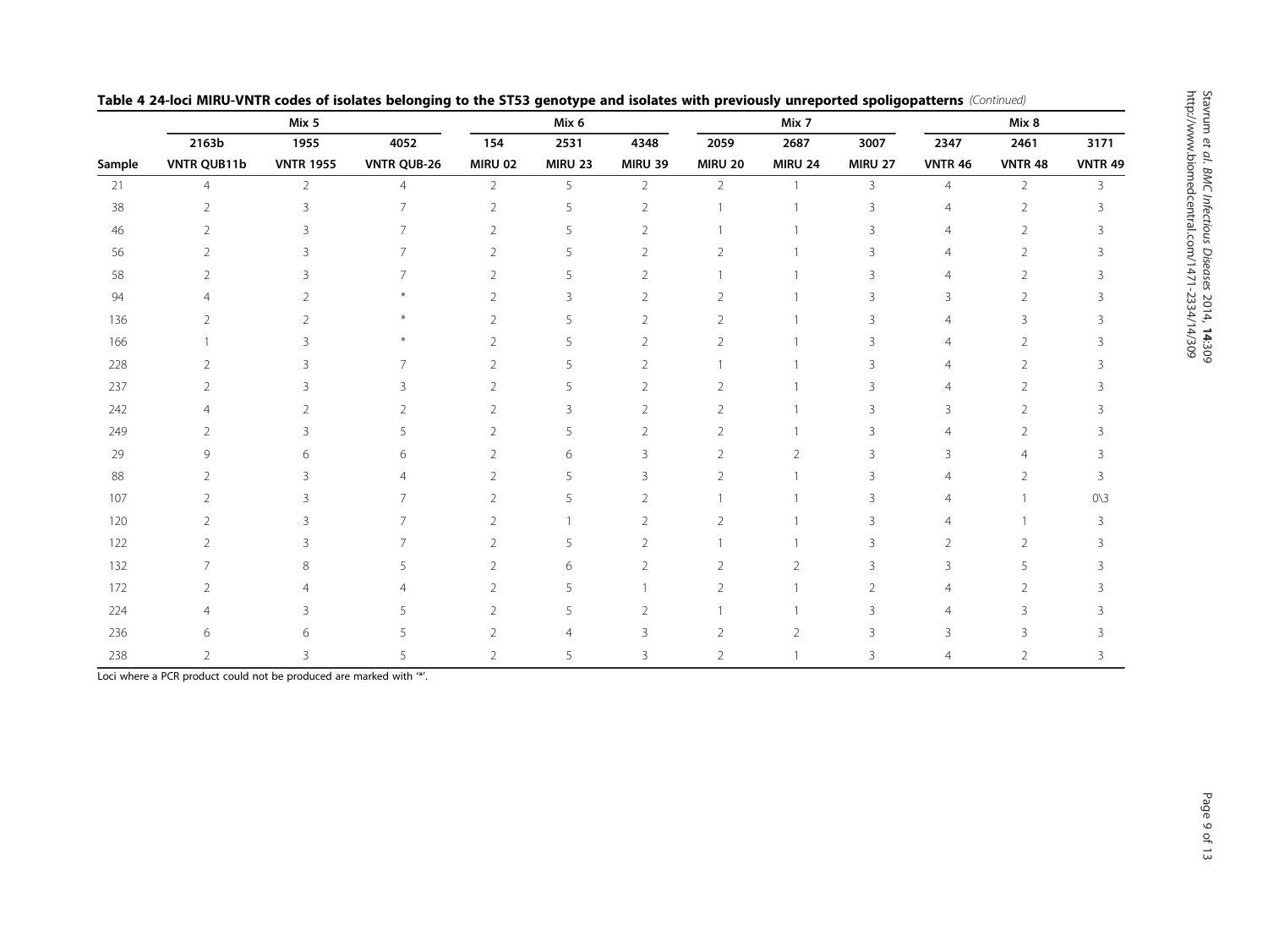| Groups                                           | Reference group: 'Ancient' $(n = 42)$ |                     | Reference group: Indo-Oceanic $(n = 42)$ |                                       |                     |                     |                               |                     |         |  |
|--------------------------------------------------|---------------------------------------|---------------------|------------------------------------------|---------------------------------------|---------------------|---------------------|-------------------------------|---------------------|---------|--|
|                                                  | 'Modern' ( $n = 183$ )                |                     |                                          | EAI $(n = 64)$                        |                     | Euro-American (116) |                               |                     |         |  |
| Variables                                        | Regression coefficient 95% CI         |                     |                                          | P-value Regression coefficient 95% CI |                     | P-value             | Regression coefficient 95% CI |                     | P-value |  |
| Age (years) <sup>1</sup>                         | $-0.6$                                | $[-4.80 - 3.68]$    | 0.80                                     | 1.0                                   | $[-3.89 - 5.93]$    | 0.68                | $-1.4$                        | $[-5.84 - 3.11]$    | 0.55    |  |
| Weight $(kq/m^2)^2$                              | $-2.0$                                | $[-1.63 - 0.16]$    | 0.11                                     | $-1.7$                                | $[-4.82 - 1.42]$    | 0.29                | $-2.4$                        | $[-5.25 - 0.44]$    | 0.1     |  |
| BMI $(kg/m2)2$                                   | $-0.7$                                | $[-1.63 - 0.16]$    | 0.11                                     | $-0.5$                                | $[-1.52 - 0.52]$    | 0.33                | $-1.0$                        | $[-1.89 - 0.03]$    | 0.05    |  |
| $CRP$ (mg/L) <sup>2</sup>                        | 14.2                                  | $[-4.20 - 32.52]$   | 0.13                                     | 8.0                                   | $[-13.18 - 29.21]$  | 0.46                | 18.5                          | $[-0.85 - 37.76]$   | 0.06    |  |
| AGP $(g/L)$ <sup>1*</sup>                        | 0.3                                   | $[0.005 - 0.59]$    | $0.05^3$                                 | 0.2                                   | $[-0.11 - 0.55]$    | 0.19                | 0.4                           | $[0.06 - 0.66]$     | 0.02    |  |
| Neutrophil count (x $10^9$ cells/L) <sup>2</sup> | 0.6                                   | $[-0.13 - 1.32]$    | 0.11                                     | 0.1                                   | $[-0.71 - 0.96]$    | 0.77                | 0.9                           | $[0.12 - 1.64]$     | 0.02    |  |
| Lymphocyte count (x $10^9$ cells/L) <sup>2</sup> | 0.2                                   | $[-0.16 - 0.49]$    | 0.32                                     | 0.3                                   | $[-0.08 - 0.67]$    | 0.12                | 0.1                           | $[-0.26 - 0.42]$    | 0.65    |  |
| CD4 count (cells/ul) <sup>2</sup>                | $-21.2$                               | $[-122.66 - 80.36]$ | 0.68                                     | 21.9                                  | $[-95.47 - 139.35]$ | 0.71                | $-45.9$                       | $[-152.95 - 61.19]$ | 0.40    |  |
| Hemoglobin $(q/dl)^2$                            | 0.03                                  | $[-0.68 - 0.75]$    | 0.93                                     | 0.3                                   | $[-0.50 - 1.15]$    | 0.44                | $-0.2$                        | $-0.91 - 0.59$      | 0.67    |  |
| Fasting blood glucose (mmol/L) <sup>2</sup>      | 0.1                                   | $[-0.32 - 0.51]$    | 0.65                                     | $-0.02$                               | $[-0.48 - 0.45]$    | 0.95                | 0.1                           | $[1.71 - 5.08]$     | 0.59    |  |
| Diabetes $(Yes)^2$                               | 1.5                                   | $[0.55 - 4.24]$     | 0.42                                     | 1.2 <sup>1</sup>                      | $[0.35 - 3.75]$     | 0.81                | $1.7^{1}$                     | $[0.60 - 4.97]$     | 0.27    |  |
| Smoking $(Yes)^2$                                | 2.6                                   | $[0.32 - 20.81]$    | 0.38                                     | 1.5 <sup>1</sup>                      | $[0.54 - 3.97]$     | 0.46                | 0.9 <sup>1</sup>              | $[0.32 - 2.23]$     | 0.74    |  |
| TB contact $(Yes)^2$                             | 1.3                                   | $0.59 - 2.70$       | 0.55                                     | $0.2$ <sup>9</sup>                    | $[0.50 - 2.90]$     | 0.67                | $1.2^{1}$                     | $[0.56 - 2.76]$     | 0.59    |  |
| $BCG$ scar <sup>2</sup>                          | 1.5                                   | $[0.63 - 3.32]$     | 0.39                                     | $1.1^{\frac{1}{2}}$                   | $[0.43 - 2.83]$     | 0.83                | $1.7^{1}$                     | $[0.69 - 4.13]$     | 0.25    |  |

| Table 5 Associations between infection by 'ancient' and 'modern' M. tuberculosis sublineages (according to Gagneux et al. [22]) and clinical manifestations |  |  |  |
|-------------------------------------------------------------------------------------------------------------------------------------------------------------|--|--|--|
|-------------------------------------------------------------------------------------------------------------------------------------------------------------|--|--|--|

Results are based on a linear and logistic regression models adjusted for age, sex and HIV status.

<sup>1</sup> Adjusted for HIV status and gender

<sup>2</sup>Adjusted for HIV status, age and gender

 $3P$ -values <0.05 are in bold.

\*HIV negative only

¶ Odds ratio

BMI: Body Mass Index.

EAI: East-African Indian. CRP: C-reactive protein.

AGP: Orosomucoid.

BCG: Bacillus Calmette-Guerrin.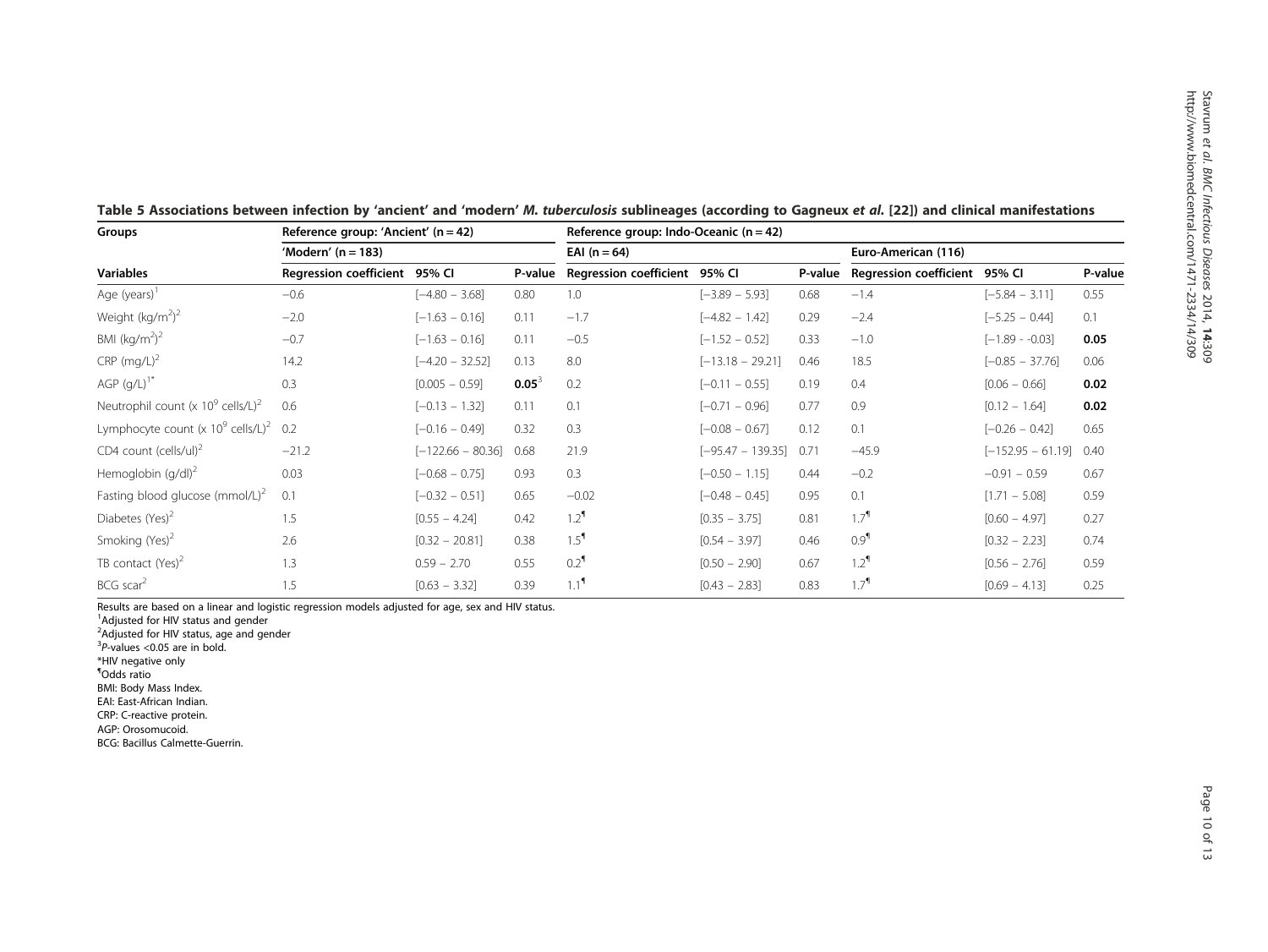| $CAS$ <sub>_KILI</sub> (n = 44) |                     |                                  | LAM11_ZWE $(n = 51)$          |                      |         |  |  |  |  |  |
|---------------------------------|---------------------|----------------------------------|-------------------------------|----------------------|---------|--|--|--|--|--|
| <b>Regression coefficient</b>   | 95% CI              | P-value                          | <b>Regression coefficient</b> | 95% CI               | P-value |  |  |  |  |  |
| 1.8                             | $[-4.55 - 8.06]$    | 0.58                             | $-0.6$                        | $[-6.84 - 5.68]$     | 0.86    |  |  |  |  |  |
| $-1.0$                          | $[-4.37 - 2.48]$    | 0.59                             | $-3.0$                        | $[-6.39 - 0.40]$     | 0.08    |  |  |  |  |  |
| $-0.5$                          | $[-1.62 - 0.67]$    | 0.41                             | $-0.9$                        | $[-2.07 - 0.19]$     | 0.10    |  |  |  |  |  |
| 13.2                            | $[-11.26 - 37.66]$  | 0.29                             | 24.4                          | $[0.24 - 48.63]$     | 0.05    |  |  |  |  |  |
| 0.2                             | $[-0.15 - 0.62]$    | 0.23                             | 0.4                           | $[-0.01 - 0.73]$     | 0.06    |  |  |  |  |  |
| $-0.1$                          | $[-0.93 - 0.69]$    | 0.77                             | 0.9                           | $[0.09 - 1.70]$      | 0.03    |  |  |  |  |  |
| 0.4                             | $[-0.02 - 0.91]$    | 0.06                             | 0.3                           | $[-0.18 - 0.74]$     | 0.23    |  |  |  |  |  |
| 38.8                            | $[-91.88 - 169.46]$ | 0.56                             | $-13.0$                       | $[-142.54 - 116.53]$ | 0.84    |  |  |  |  |  |
| 0.1                             | $[-0.90 - 1.12]$    | 0.83                             | $-0.4$                        | $[-1.40 - 0.60]$     | 0.43    |  |  |  |  |  |
| $-0.1$                          | $[-0.52 - 0.30]$    | 0.60                             | $-0.3$                        | $[-0.68 - 0.14]$     | 0.19    |  |  |  |  |  |
| 1.3                             | $[0.35 - 4.99]$     | 0.68                             | 1.1                           | $[0.28 - 4.22]$      | 0.89    |  |  |  |  |  |
| 1.4                             | $[0.44 - 4.22]$     | 0.60                             | $1.3^{1}$                     | $[0.41 - 4.19]$      | 0.64    |  |  |  |  |  |
| 1.1                             | $[0.39 - 3.12]$     | 0.85                             | 1.3 <sup>1</sup>              | $[0.46 - 3.44]$      | 0.66    |  |  |  |  |  |
| 1.2                             | $[0.40 - 3.51]$     | 0.76                             | 1.5 <sup>1</sup>              | $[0.51 - 4.60]$      | 0.44    |  |  |  |  |  |
|                                 |                     | Reference group: EAI5 $(n = 33)$ |                               |                      |         |  |  |  |  |  |

Table 6 Associations between infection by different M. tuberculosis sublineages (according to the SpolDB4 [23]) and clinical manifestations

Results are based on a linear and logistic regression models adjusted for age, sex and HIV status.

<sup>1</sup> Adjusted for HIV status and gender.

<sup>2</sup>Adjusted for HIV status, age and gender. 3 P-values <0.05 are in bold.

\*HIV negative only. ¶ Odds ratio.

BMI: Body Mass Index.

EAI: East-African Indian.

CRP: C-reactive protein.

AGP: Orosomucoid.

BCG: Bacillus Calmette-Guerrin.

CAS\_KILI and LAM11\_ZWE lineages, respectively, comprised 37% of the 248 isolates analyzed. The predominance of these two families in the northern part of Tanzania has been demonstrated previously [23,28] and may suggest a biological advantage for these lineages in this region. CAS\_KILI and LAM11\_ZWE lineages are considered to belong to the 'modern' (TbD1-) M. tuberculosis lineages and are regarded as more recently evolved than the more 'ancient' EAI5 lineage. Interestingly, this study shows that isolates belonging to the more 'modern' Euro-American lineage induced higher levels of the acute phase response and neutrophil counts. Combined with a reduction of the BMI in patients infected with 'modern' lineage isolates, this finding suggest that 'modern' lineages induce an increased level of acute phase responses than isolates belonging to the more 'ancient' Indo-Oceanic lineage. However, the data presented for this study are cross-sectional limiting any interpretation of causality. Still, we found that the most abundant lineage, the 'modern' Euro-American, was associated with a higher acute phase response as well as a higher leukocyte count. The high prevalence combined with more severe clinical manifestations indicate that the 'modern' Euro-American lineage may be more virulent and, thus, more susceptible to transmission in this population compared to the 'ancient' and the 'modern' East-African Indian lineages. It has previously been shown that more recent and evolutionary successful isolates of the Beijing family of strains elicit a lower cytokine response than the Euro-American linage [30]. As stated above; an organism's virulence factors, is described as the severity of disease caused by that organism, or the pathogens infectivity. Thus, the virulence and infectivity of an organism cannot be explained only by its ability to induce a strong host response, as other factors such as the dynamic interaction between the host and the pathogen plays an important role in determining the outcome of the infection. Furthermore, this supports our findings that there are differences among the 'modern' families with regards to the degree of inflammation they cause. When comparing the two most common 'modern' families identified for this study (CAS\_KILI and LAM11\_ZWE) to the most common 'ancient' family (EAI5), this study showed that among the 'modern' families, there are differences in the level of acute phase responses caused by the two families. Whereas the CAS\_KILI isolates induced similar levels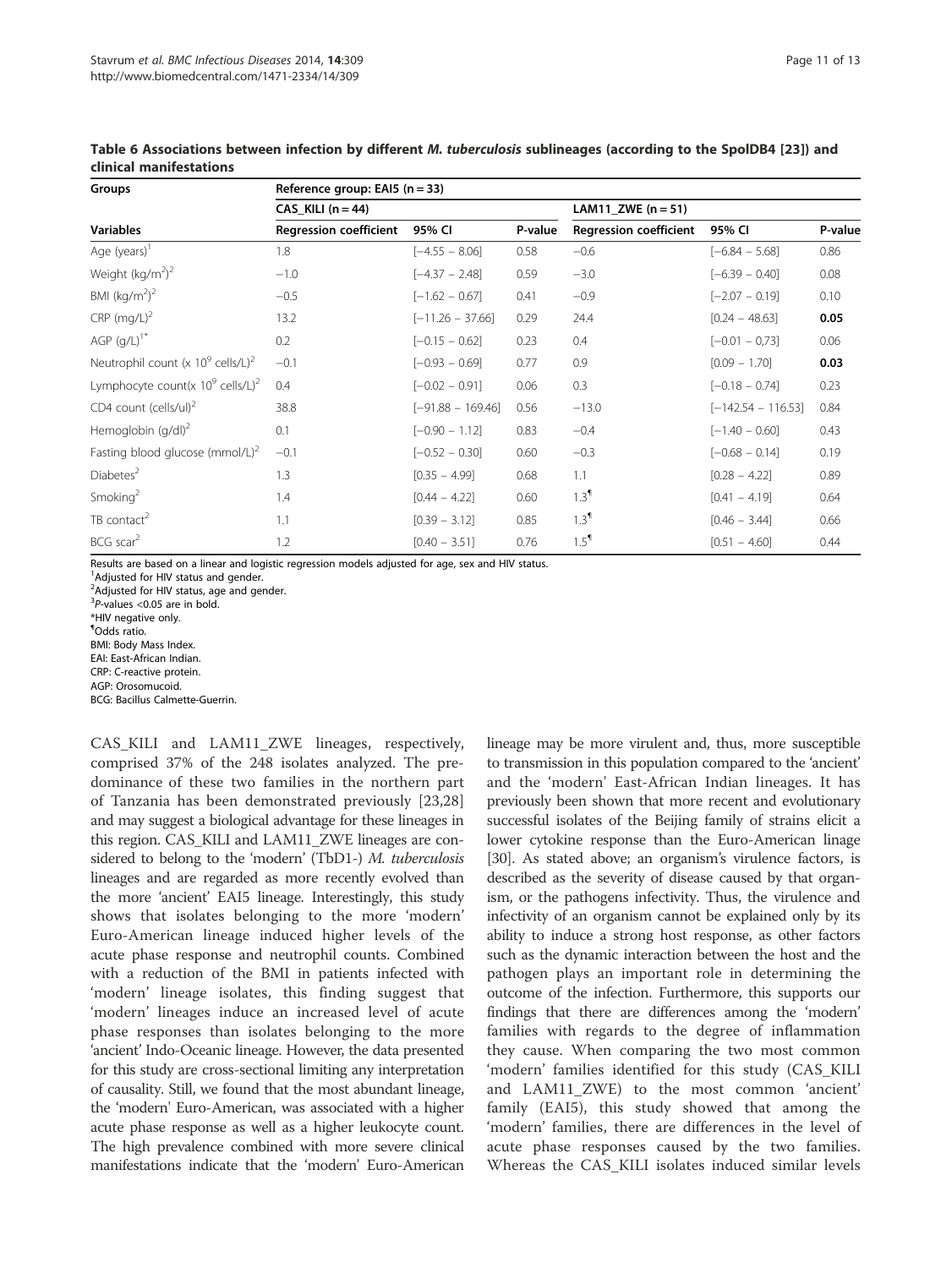as the EAI5 reference isolates for all variables tested, the LAM11 ZWE isolates induced a higher acute phase response in addition to higher neutrophil counts. As the presence of a visible BCG scar has been shown to have an effect on the sputum conversion at 2 months post anti-TB treatment [17] a possible linkage between the lineage of the infecting isolate and the presence of a visible BCG scar was investigated. No such correlation was observed.

The relatively low diversity of different genotypes in Mwanza City (15.7%) observed for this study, as compared to Dar es Salaam [52% [29]], is suggestive of a high degree of ongoing transmission of the most frequent genotypes, indicating an evolutionary advantage of the most common lineages over the other lineages combined with optimal conditions for transmission, such as an urban setting with overcrowding and inadequate ventilation. The Beijing lineage, a highly virulent genotype which is associated with high transmission and a high level of multi-drug resistance [4], was found at a very low frequency in the Mwanza city. The frequency (1.2%) of isolates belonging to the Beijing lineage observed in this study is low compared to a previous study [28] performed on isolates collected from northern Tanzania where the Beijing lineage was reported to be the 5th most frequent genotype. The low number of Beijing lineage isolates may contribute towards the very low number of multidrugresistant isolates observed for this study. Furthermore, the very high frequency (95%) of isolates being sensitive to the four first-line anti-TB drugs is suggestive of a well-functioning treatment strategy.

Another cause for concern was the high number (51%) of mixed M. tuberculosis sub-populations observed in the isolates which were selected for MIRU-VNTR analysis. The presence of mixed M. tuberculosis subpopulation among isolates belonging to the ST53 lineage has been demonstrated previously [25] and may be explained by the cumulative presence of spacers in all strains present, creating a 'false' ST53 pattern [24,25,31]. Multiple infections by different strains of M. tuberculosis are more likely to occur in high TB-endemic settings where the infection pressure is high. The true implications of a high level of mixed infections in a population is not clear however, it has been shown previously [32] that a mixed infection may be responsible for a change in drug-resistance pattern during treatment, and possibly may accelerate the emergence of multi-drug resistant isolates. As described by Lazzarini et al. [24], some spoligotype patterns are more likely than others to be the result of a mixed infection. Thus, in order to find the true frequency of the most dominating strains in Mwanza, further characterization, by MIRU-VNTR, would need to be performed for a larger selection of isolates belonging to the most dominating genotypes.

## Conclusion

The findings from this study indicate that 'modern' lineage isolates appear more virulent generally inflicting higher severity of the disease than 'ancient' lineage isolates. The low diversity of genotypes may be explained by an evolutionary advantage of the most common lineages over the other lineages combined with optimal conditions for transmission, such as overcrowding and inadequate ventilation. Ultimately, this may lead to increased transmission and spread of the 'modern' lineages in this area.

#### Competing interests

The authors declare that they have no competing interests.

#### Authors' contributions

RS: Performed experiments, analysis and drafted the manuscript. GP: Conducting the main study, recruitment and follow-up of patients NR: Study design and manuscript writing. DFJ: Study design, performed the statistical analysis and drafted the manuscript. HK: Analysis of patient samples. MFJ: Analysis of patient samples. KJ: Conducting the main study, recruitment and follow-up of patients. MGA: Analysis of patient samples. JC: Conducting the main study, recruitment and follow-up of patients. HF: Final approval of the version to be published. ABA: Final approval of the version to be published. HMSG: Study design, manuscript writing. All authors read and approved the final manuscript.

#### Author details

<sup>1</sup>Department of Clinical Science, Infection, Faculty of Medicine and Dentristry University of Bergen, Bergen, Norway. <sup>2</sup>Mwanza Research Centre, National Institute for Medical Research, Mwanza, Tanzania. <sup>3</sup>Muhimbili Research Centre, National Institute for Medical Research, Dar Es Salaam, Tanzania. 4 Department of Human Nutrition, University of Copenhagen, Frederiksberg, Denmark. <sup>5</sup>Department of Clinical Biochemistry, Aalborg University Hospital Aalborg, Denmark. <sup>6</sup>Clinical Research Centre, University of Copenhagen Hvidovre Hospital, Hvidovre, Denmark. <sup>7</sup> Department of Infectious Diseases, Odense University Hospital, Odense, Denmark. <sup>8</sup>Department of Microbiology, Haukeland University Hospital, Bergen, Norway.

#### Received: 26 November 2013 Accepted: 30 April 2014 Published: 5 June 2014

#### References

- 1. Cole ST, Brosch R, Parkhill J, Garnier T, Churcher C, Harris D, Gordon SV, Eiglmeier K, Gas S, Barry CE, Tekaia F, Badcock K, Basham D, Brown D, Chillingworth T, Connor R, Davies R, Devlin K, Feltwell T, Gentles S, Hamlin N, Holroyd S, Hornsby T, Jagels K, Krogh A, McLean J, Moule S, Murphy L, Oliver K, Osborne J, et al: Deciphering the biology of Mycobacterium tuberculosis from the complete genome sequence. Nature 1998, 393:537–544.
- 2. Nahid P, Bliven EE, Kim EY, Mac Kenzie WR, Stout JE, Diem L, Johnson JL, Gagneux S, Hopewell PC, Kato-Maeda M: Influence of M. tuberculosis lineage variability within a clinical trial for pulmonary tuberculosis. PLoS One 2010, 5:e10753.
- 3. Gagneux S, DeRiemer K, Van T, Kato-Maeda M, de Jong BC, Narayanan S, Nicol M, Niemann S, Kremer K, Gutierrez MC, Hilty M, Hopewell PC, Small PM: Variable host-pathogen compatibility in Mycobacterium tuberculosis. Proc Natl Acad Sci U S A 2006, 103:2869–2873.
- 4. Hirsh AE, Tsolaki AG, DeRiemer K, Feldman MW, Small PM: Stable association between strains of Mycobacterium tuberculosis and their human host populations. Proc Natl Acad Sci U S A 2004, 101(14):4871–4876.
- 5. Hanekom M, van der Spuy GD, Streicher E, Ndabambi SL, McEvoy CRE, Kidd M, Beyers N, Victor TC, van Helden PD, Warren RM: A recently evolved sublineage of the Mycobacterium tuberculosis Beijing strain family is associated with an increased ability to spread and cause disease. J Clin Microbiol 2007, 45:1483–1490.
- 6. Grange JM, Kardjito T, Setiabudi I: A study of acute-phase reactant proteins in Indonesian patients with pulmonary tuberculosis. Tubercle 1984, 65(1):23–39.